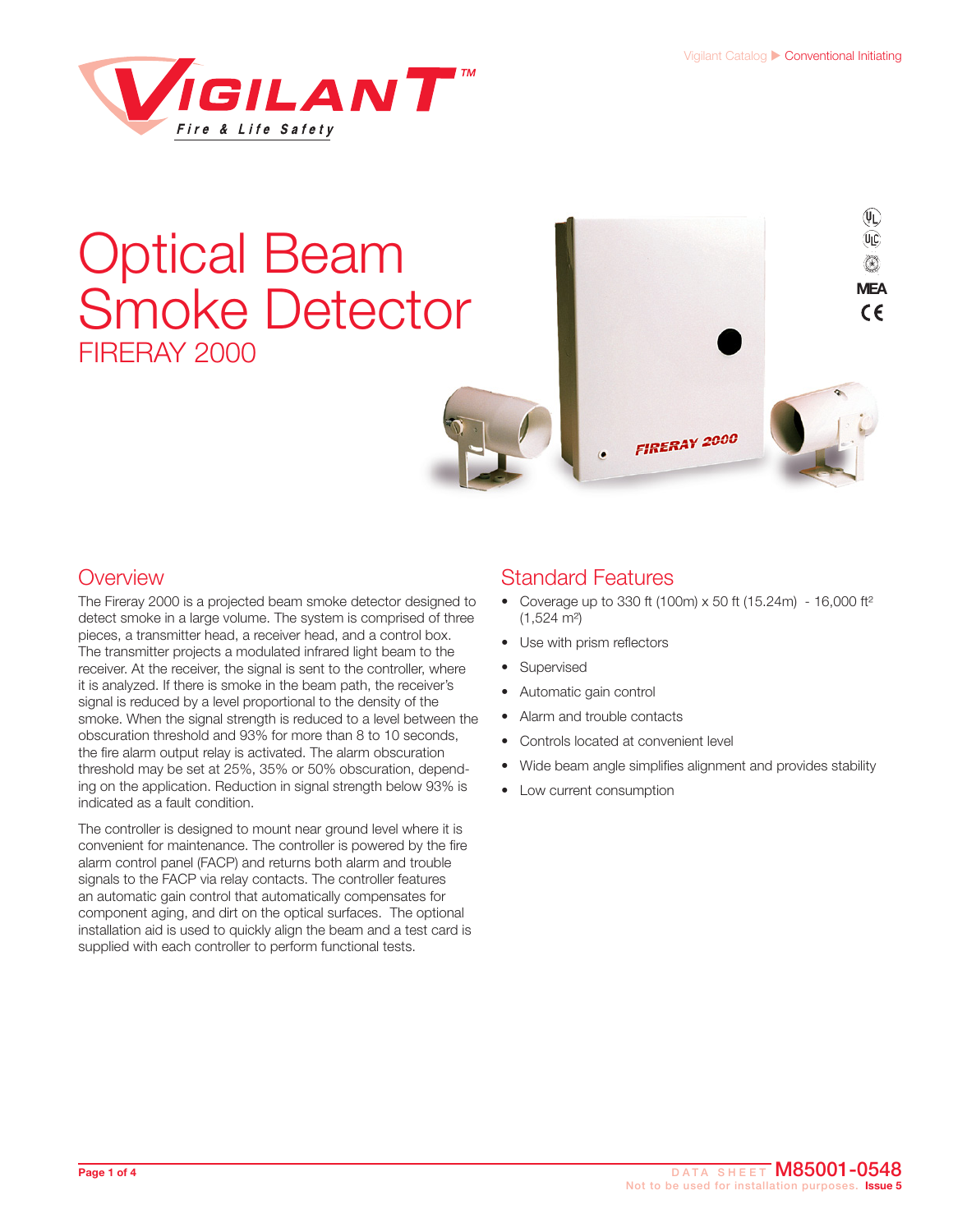### **Application**

Projected beam smoke detectors are ideal for large volume applications such as atria, warehouses, factories, churches, power stations, and industrial plants. Detection time depends on a number of factors including the location of the detectors within the protected area, the volume of smoke produced by the fire, roof construction and the ventilation arrangements.

For flat ceiling applications, smoke typically makes its way into the detection beam from the point on the ceiling directly above the fire due to air currents and heat layering effects. At the maximum range of 330 ft (100m) the diameter of the beam is approximately 10 ft (3m). For reliable detection, the maximum distance either side of the beam axis has been determined to be 25 ft (7.6m). Using this spacing yields a maximum total coverage area of 16,500 square feet (1,524m<sup>2</sup>). Smoke layering is overcome by mounting detectors such that the beam is below the heat layer and projecting into the smoke layer. For flat ceiling applications the system is designed to be mounted approximately 19 inches (482mm) below and parallel to the roof or ceiling. Detection time is increased in buildings with peaked roofs should a fire occur at the fringes of the protected area. No more than approximately 10 ft (3m) of the beam path should be within 19 in (482mm) of any wall or partition and the centerline of the beam.

When access to the opposite wall is restricted or where wiring is difficult, the transmitter may be installed adjacent to the receiver. A prism is then mounted on a far wall and used to reflect the signal from the transmitter back to the receiver. When prisms are used, maximum beam length is reduced as shown in the specification table.

# Typical Wiring

Shielded cable recommended for all wiring. The control unit must be grounded to the power supply. Terminate shields outside the control cabinet at the cable clamp. Do NOT let shields enter the cabinet.

Use metal junction boxes only, no plastic boxes permitted.

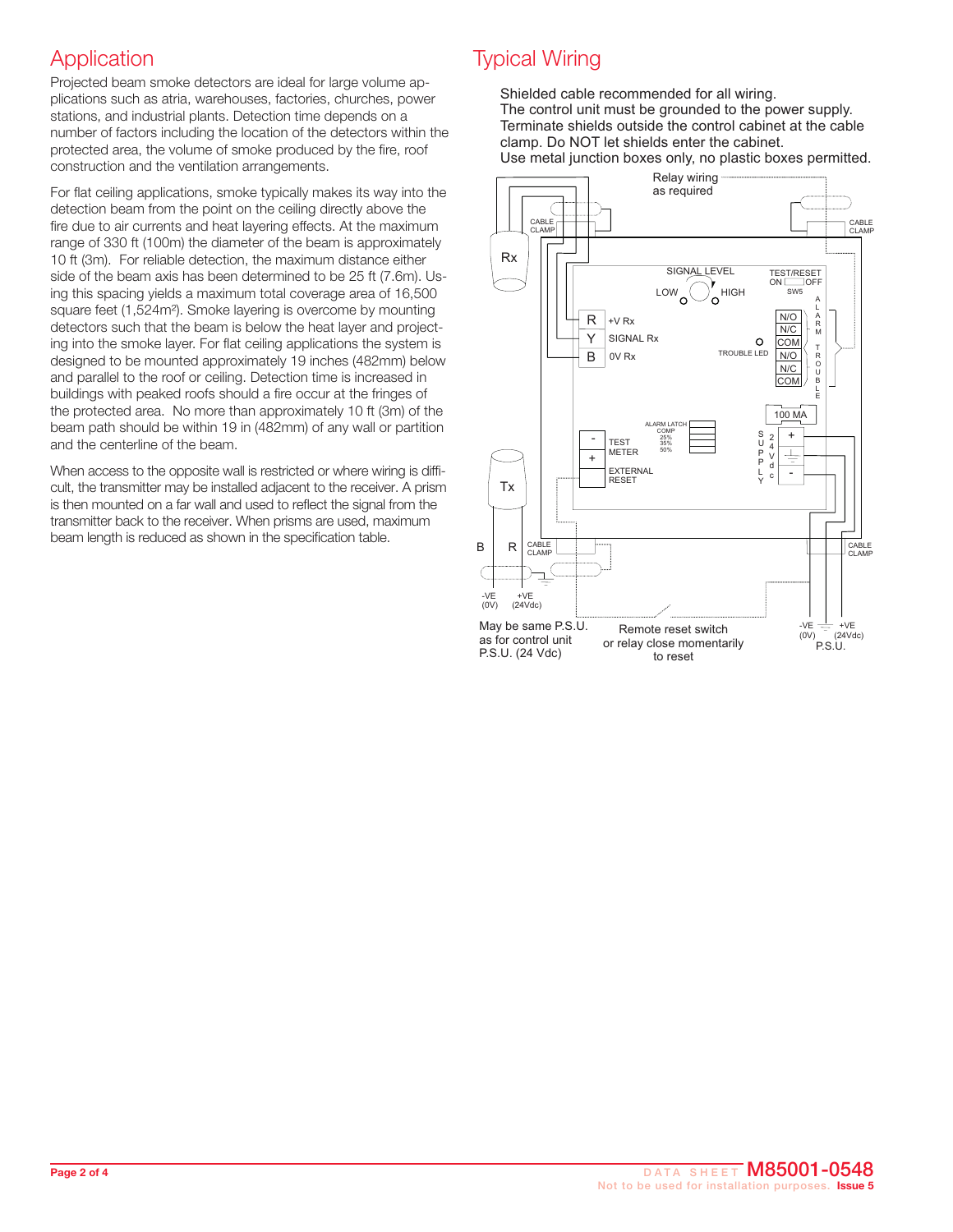# **Specifications**

| <b>Controller</b>            |                                                                                   |
|------------------------------|-----------------------------------------------------------------------------------|
| <b>Power Requirements</b>    |                                                                                   |
| Standby 8.5 mA               |                                                                                   |
| Alarm                        | 14.5 mA                                                                           |
| Output Relays                |                                                                                   |
| Alarm                        | Form C rated $0.5$ A @ 30 Vdc                                                     |
| Trouble                      | Form C rated 0.5 A @ 30 Vdc                                                       |
| <b>LED</b> Indicators        | Alarm Signal High Signal Low Fault                                                |
| Reset                        | Configurable, manual or automatic                                                 |
| Dimensions (HxWxD)           | 10.5 in (260 mm) x 8.5 in (210 mm) x 3.5 in (89 mm)                               |
| Weight                       | 5 lb (2.25 kg)                                                                    |
| <b>Operating Environment</b> |                                                                                   |
| Temperature                  | 32 °F to 100 °F (0 °C to 38 °C)                                                   |
| Humidity                     | 93%RH, Non-condensing                                                             |
|                              |                                                                                   |
| <b>Detector Heads</b>        |                                                                                   |
| Beam                         |                                                                                   |
|                              | Width 25 ft (7.62 m) either side of transmitter centerline                        |
| Length                       | 33 ft (10 m) to 330 ft (100 m)                                                    |
| Alarm Threshold              | 25%, 35%, or 50% obscuration                                                      |
| <b>Wiring Requirements</b>   |                                                                                   |
| Transmitter                  | 2 conductor twisted-shielded, 18 AWG (0.75 mm <sup>2</sup> )                      |
| Receiver                     | 3 conductor twisted-shielded, 18 AWG (0.75 mm <sup>2</sup> ), 330 ft (100 m) max. |
| Power Requirements           |                                                                                   |
| Transmitter                  | 5 mA @ 24 Vdc                                                                     |
| Receiver                     | Nominal Supplied by controller                                                    |
| Dimensions (HxWxD) with      | 3.75 in (95 mm) x 3.25 in (83 mm) x 4 in (101 mm)                                 |
| <b>Bracket</b>               |                                                                                   |
| Weight with Bracket          | 14 oz (400 g)                                                                     |
| Environment                  |                                                                                   |
| Temperature                  | 32 °F to 100 °F (0 °C to 38 °C)                                                   |
| Humidity                     | 93%RH, Non-condensing                                                             |
| Beam Ranges using Prism(s)   |                                                                                   |
| 1 Prism                      | 6.5 ft (1.98 m) to 82 ft (25 m)                                                   |
| 4 Prisms in a square         | 82 ft (25 m) to 115 ft (35 m)                                                     |
| 6 Prisms in a rectangle      | 115 ft (35 m) to 148 ft (45 m)                                                    |
| Construction                 | Zinc Alloy housing finished in white enamel                                       |
| Prism Dimensions (HxWxD)     | 4 in (100 mm) x 4 in (100mm) x 5/16 in (9 mm)                                     |

# Ordering Information

| <b>Model</b> | <b>Description</b>                        | Ship Wt., Ib (kg) |
|--------------|-------------------------------------------|-------------------|
| 22310-18-01  | Beam Smoke Detector Controller with Heads | 8.5 (3.9)         |
| 0201-01-A    | Beam Alignment Aid                        | (0.45)            |
| 23901-00     | Prism - Beam Detector                     | 0.3(0.14)         |